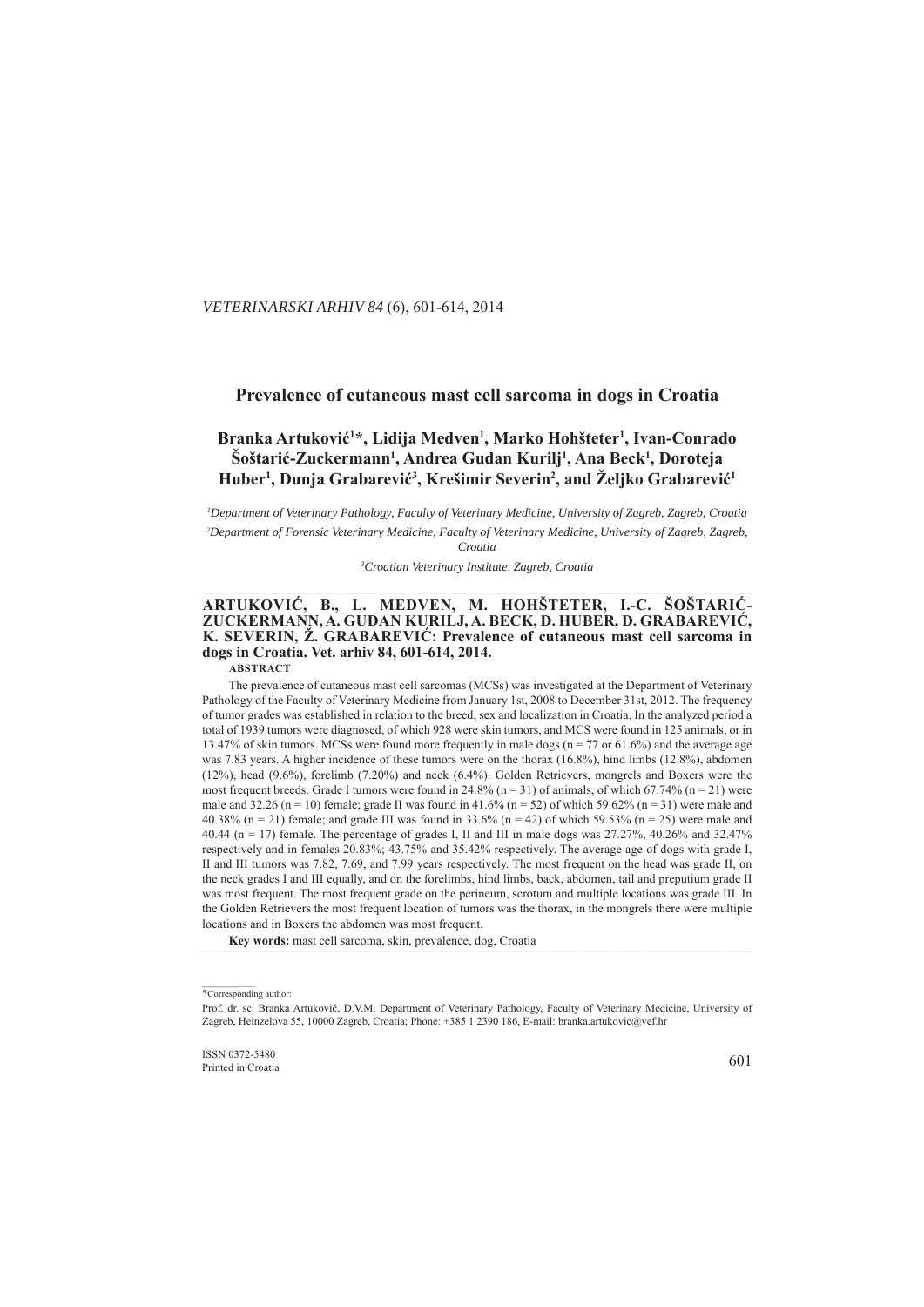### **Introduction ntroduction**

Cancer has a very important role as a cause of death in dogs, especially older ones. In total 23% of all dogs die from tumors (WITHROW, 1996). One of these is a mast cell sarcoma (MCS), commonly encountered in small animal practice. The data about the incidence of MCSs differ. MCS accounts for 7-27% of skin neoplasms in dogs (BRODEY, 1970; PRIESTER, 1973; FINNIE and BOSTOCK, 1979; ROTHWELL et al., 1987; GOLDSCHMIDT and SHOFER, 1998; FOX, 1998; MISDORP, 2004; BLACKWOOD et al., 2012). Mast cell tumors are neoplastic proliferations of mast cells and should always be considered in the list of differential diagnoses for a skin mass (BLACKWOOD et al.,  $2012$ ). The majority of canine MCT (mast cell tumors) occurs in the skin and subcutis, and they arise from tissue mast cells in the dermis and subcutaneous tissues. Tumors are usually solitary but may be multicentric. Multiple tumors occur in about  $10\%$  to  $15\%$  of cases (LONDON and SEGUIN, 2003). Clinically, mast cell tumors are generally alopecic, erythematous, edematous nodules that vary in size from several millimeters to several centimeters, and ulcerations are often present in larger tumors (GROSS et al., 2010).

MCSs most commonly occur in middle-aged and older dogs, with a mean age from 6.96 to 9 years, but they were also recorded in dogs under 1 year (GRABAREVIĆ et al., 2009; GROSS et al., 2010; BLACKWOOD et al., 2012; ŠOŠTARIĆ-ZUCKERMANN, 2013). There is no sex predisposition (GOLDSCHMIDT and SHOFER, 1998; BLACKWOOD et. al., 2012) but there is breed predilection in Boxers, Retrievers, Pugs, Boston terriers and Pitbull terriers. In Boxers and Pugs MCSs are grade I or II with more favorable prognosis in Shar Peis.1 Younger animals (MILLER, 1995) are also predisposed to developing MCSs but these are often poorly differentiated and more aggressive (O'KEEFE, 1990; LONDON and SEGUIN, 2003; McNEIL et al., 2006; MULLINS et al., 2006; GRABAREVIĆ et al., 2009; GROSS et al., 2010). RABANAL and FERRER (2002) reported that 50% of MCSs in dogs appear on the trunk,  $40\%$  on the extremities, and  $10\%$  on the head. MCSs in the perineal region, scrotum, prepuce and digits are more aggressive (SCOTT et al., 2001) but GIEGER et al. (2003) described an increased regional metastatic rate of facial MCSs when compared with MCSs in other locations. It has been reported that certain predilection locations are associated with a particular breed. For example, Boxers, Boston Terriers, Pugs, English Setters and American Staffordshire Terriers tend to have tumors on the hind legs, Rhodesian Ridgebacks on the tail and English Setters often have tumors on the head (GOLDSCHMIDT and SHOFER, 1998).

Many MCS originate in the dermis and extend into the subcutis, but there is a subset that is restricted to the subcutaneous fat. This type has been described by NEWMAN et al. (2007) and THOMPSON et al. (2011). Results of a study conducted by THOMPSON et al.  $(2011)$  indicate that the majority of dogs with subcutaneous MCSs had prolonged survival rates, and decreased rates of local reoccurrence and metastasis than those reported for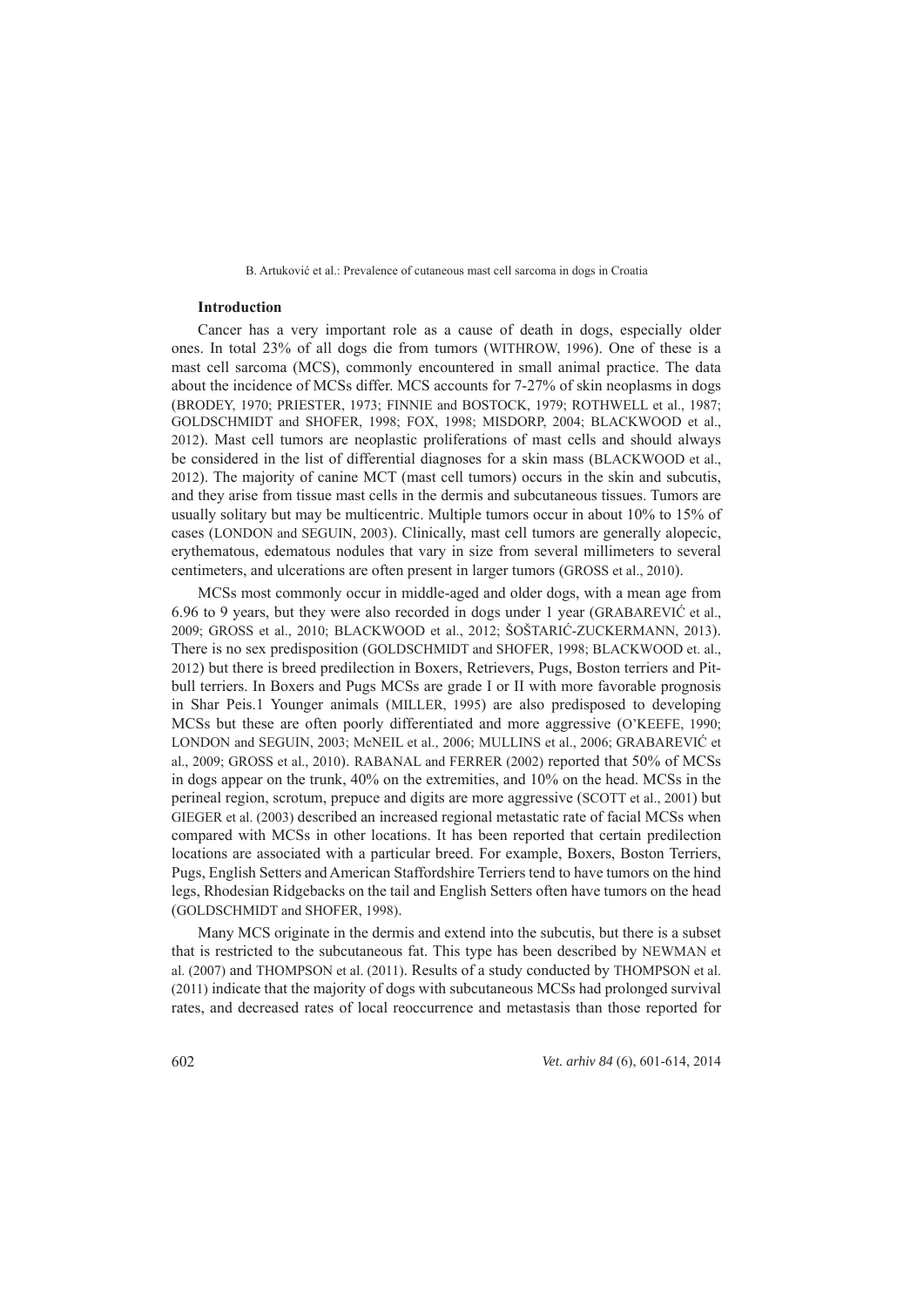grade II cutaneous MCSs. Subcutaneous tumors are more effectively controlled by surgery alone than their cutaneous counterparts. The most commonly used grading system was developed by PATNAIK et al. (1984) in which there are three different tumor grades, classified from I to III, with grade III as the most aggressive type. The histopathological grading is subjective, which results in variations between pathologists. The concordance among pathologists was  $74\%$  for the diagnosis of grade III MCT and less than  $64\%$  for diagnosis of grade I and II (NORTHRUP et al., 2005a and 2005b; KIUPEL et al., 2011). The major difference between grade I and grade II MCSs in this system is the extension of neoplastic cells into the subcutis (PATNAIK et al., 1984). To improve concordance between pathologists, a two-tier histological grading system has been proposed, which uses more specific and precise histological grading criteria, and eliminates the ambiguity of the intermediate grade. This grading includes high grade and low grade MCSs (KIUPEL et al., 2011). The diagnosis of high-grade MCSs is based on the presence of any one of the following criteria: at least 7 mitotic figures in 10 high-power fields (HPF); at least 3 multinucleated (3 or more nuclei) cells in 10 HPF; at least 3 bizarre nuclei in 10 HPF; karyomegaly (i. e. nuclear diameters of at least 10% neoplastic cells vary by at least twofold). All other tumors are considered low grade (BLACKWOOD et al., 2012).

The aim of this study was to compile and present data on canine MCSs diagnosed in Croatia in the 2008-2012 period, and to compare these data with the literature. Another goal was to suggest the potential application of a two-tier histological grading system as a tool for veterinary pathologists to assess the potential biological behavior of MCSs in dogs. It seems this grading system provides more prognostic information than Patnaik's 3-tier grading system.

### **Materials and methods aterials**

A retrospective study was performed at the Department of Veterinary Pathology, Faculty of Veterinary Medicine, University of Zagreb, in the period from January 1st, 2008 to December 31 $\frac{1}{3}$  2012, using all tumors in dogs presented for histopathological analysis, and all subcutaneous MCSs. Diagnoses were established by experienced veterinary pathologists using histopathologic evaluation of standard H&E stained microscopic slides. If the diagnosis was suspected, differential staining (Toluidine blue stain) was used to establish metacromasia of the mastocyte granules. The Patnaik system was used for histopathological grading of cutaneous MCSs. The incidence and distribution of this tumor in dogs, in relation to the sex, age, breed, grade and localization in Croatia were investigated. Statistical analysis of collected data was performed in Microsoft Office Excel.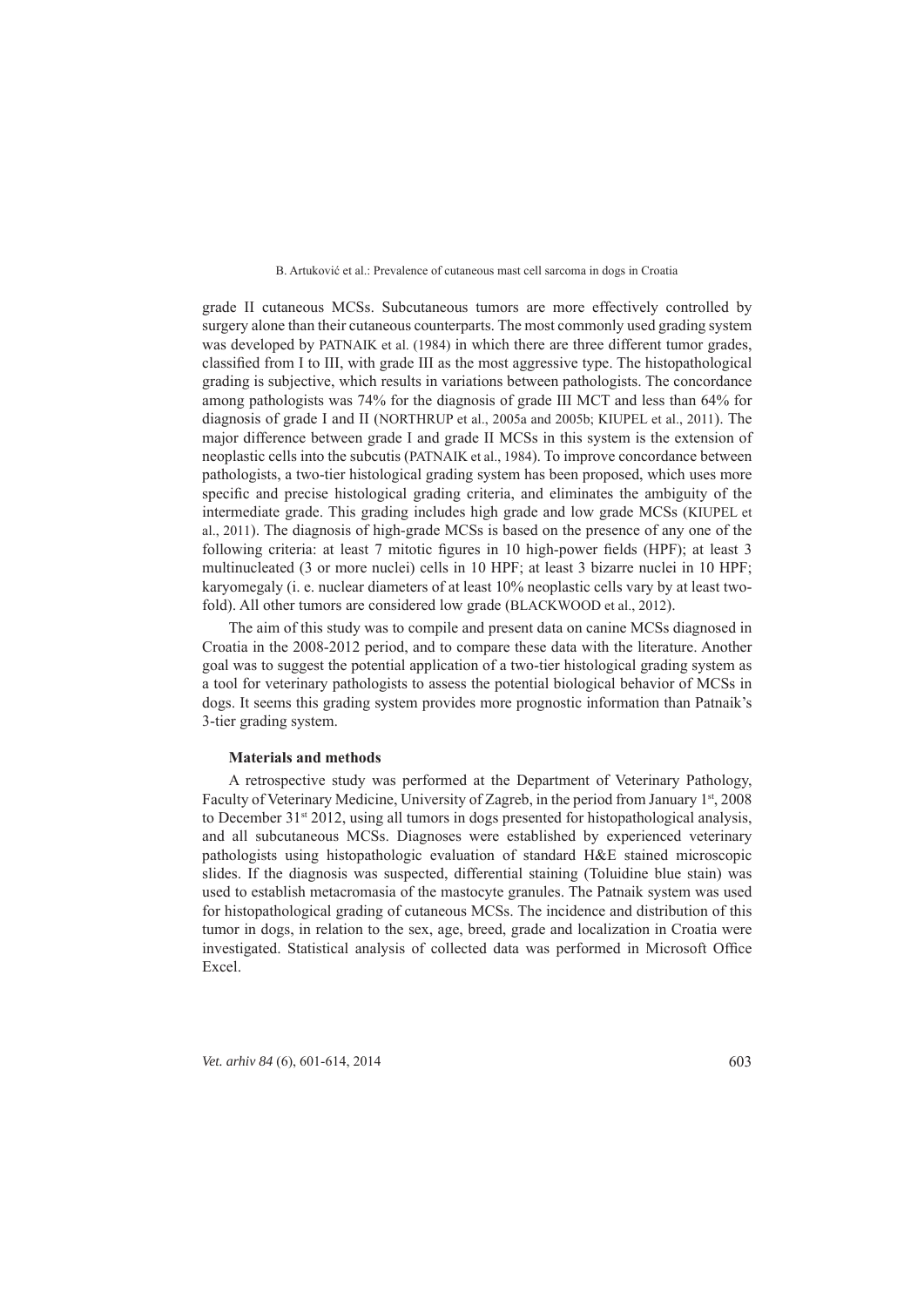# **Results**

During the investigated period a total of 1939 different tumors in dogs ( $n = 983$  or 50.70% in male dogs;  $n = 956$  or 49.30% in female dogs) were diagnosed, of which 928 (n = 548 or 59.05% in male dogs; n = 380 or 40.95% in female dogs) cases were skin tumors. Of those, in 125 (n = 77 or 61.6% in male dogs; n = 48 or 38.4% in female dogs) animals mast cell tumors were found (Table 1). The dogs in this study ranged from 2 to 14 years of age. The mean age of the affected animals was 7.83 years (Table 2). Age was not recorded in fourteen cases.

Table 1. Frequency of mast cell sarcoma in relation to the total number of tumors and total number of skin tumors

|       | Total number of all tumors |                           |                        |
|-------|----------------------------|---------------------------|------------------------|
| Year  | $(n+%)(F+M)$               | Skin tumors $(n+%)$ (F+M) | $MCT (n+%) (F+M)$      |
| 2008  | 397 (20.47%) (181F+216M)   | 214 (23.96%) (148F+66M)   | $16(7.48\%)$ (5F+11M)  |
|       | $(45.59\%F+54.41\%M)$      | $(69.16\%F+30.84\%M)$     | 31.25%F+68.75%M)       |
| 2009  | 395 /20.37%) (214F+181M)   | 156 (16.35%) (60F+96M)    | $21(13.46\%)$ (13F+8M) |
|       | $(54.18\%F+45.82\%M)$      | $38.46\%F+61.54\%M$       | $(61.9\%F+38.1\%M)$    |
| 2010  | 377 (19.44%) (198F+179M)   | 176 (18.43%) (55F+121M)   | 27 (15.34%) (12F+15M)  |
|       | $(52.52\%F+47.48\%M)$      | $(31.25\%F+68.75\%M)$     | $(44.4\%F+55.6\%M)$    |
| 2011  | 360 (18.57%) (178F+182M)   | 184 (17.34) (63F+121M)    | 24 (13.04%) (9F+15M)   |
|       | $(49.44\%F+50.56\%M)$      | $(34.24\%F+65.76\%M)$     | $(37.5\%F+62.5\%M)$    |
| 2012  | 410 (21.14%) (185F+225M)   | $198(16.56\%)$ (54F+144M) | 37 (18.67%) 9F+28M     |
|       | $(45.12\%F+54.88\%M)$      | 27.27%F+72.73%M)          | $(24.32\%F+75.68\%M)$  |
| Total | 1939 (956F+983M)           | 928 (47.86%) (380F+548M)  | 125 (13.47%) (48F+77M) |
|       | 49.30%F+50.70%M            | $(40.95\%F+59.05\%M)$     | $(38.4\%F+61.6\%M)$    |

Table 2. Frequency of mast cell sarcoma in relation to sex and age

| Year  | Total | Male          | Female       | Age  |
|-------|-------|---------------|--------------|------|
| 2008  | 16    | 11(68.75%)    | 5(31.25%)    | 7.72 |
| 2009  | 21    | $8(38.10\%)$  | 13 (61.90%)  | 7.12 |
| 2010  | 27    | $15(55.56\%)$ | $12(4.44\%)$ | 7.77 |
| 2011  | 24    | $15(62.5\%)$  | $9(37.5\%)$  | 8.75 |
| 2012  | 37    | 28 (75.68%)   | $9(24.32\%)$ | 7.80 |
| Total | 125   | $77(61.6\%)$  | 48 (38.4%)   | 7.83 |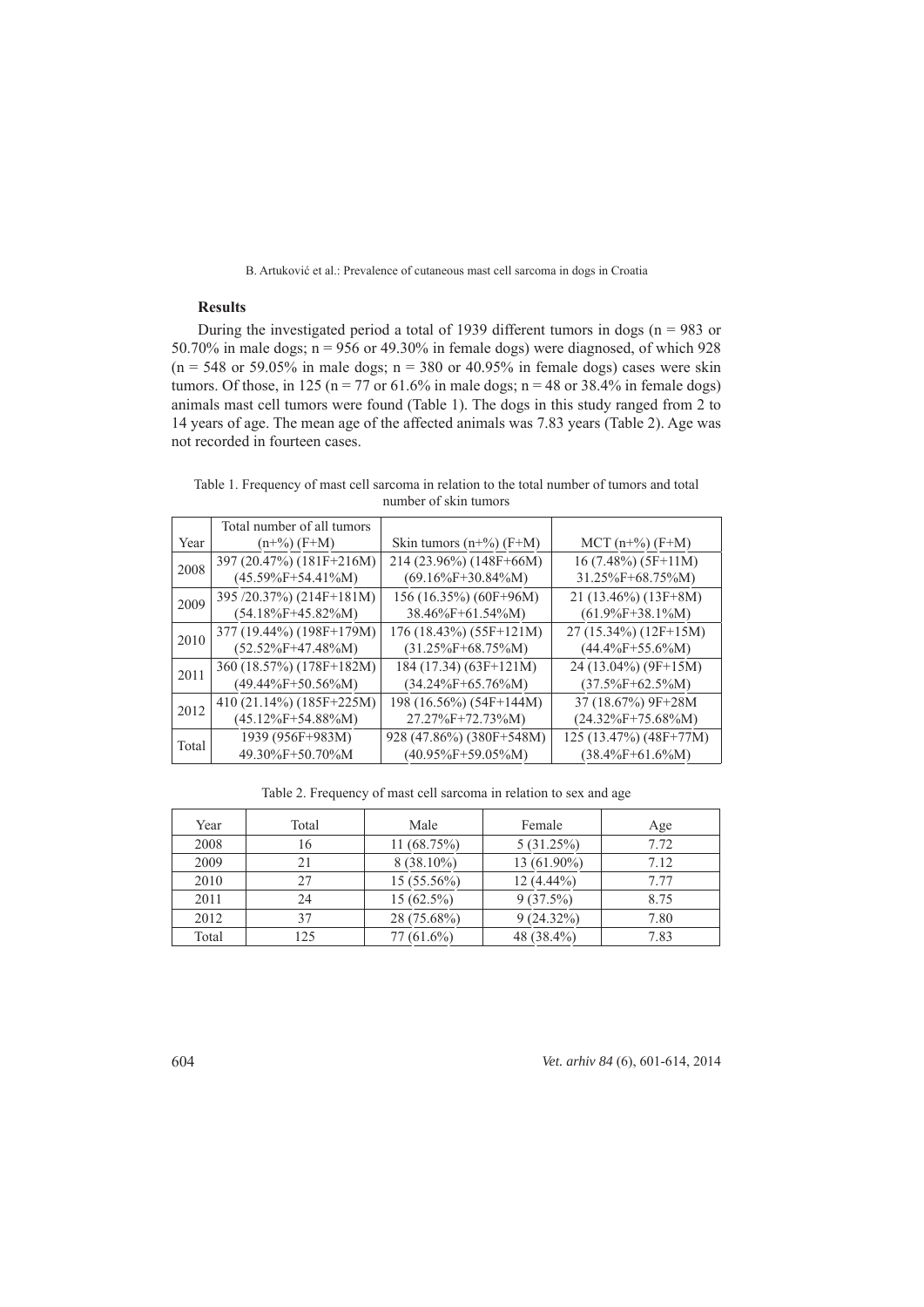| <b>Breed</b>                 | Total       | Grade<br>I.      | Grade<br>H.    | Grade<br>III. |                  |                |            |                  |                |              |
|------------------------------|-------------|------------------|----------------|---------------|------------------|----------------|------------|------------------|----------------|--------------|
|                              | 125         | Male             | Female         | Total         | Male             | Female         | Total      | Male             | Female         | Total        |
| Golden Retriever             | 26 (20.8%)  | $\overline{c}$   | $\overline{c}$ | 4 (15.38%)    | 5                | 9              | 14 (53.85) | 6                | $\overline{2}$ | 8 (30.77%)   |
| Mongrel                      | 19 (15.2%)  | $\overline{4}$   | $\overline{2}$ | 6(31.58%)     | $\overline{4}$   | $\overline{2}$ | 6(31.58)   | 5                | $\overline{2}$ | $7(36.84\%)$ |
| Boxer                        | 14 (11.2%)  | 4                | $\overline{2}$ | $6(42.86\%)$  | $\overline{2}$   | 3              | 5(35.71)   | 1                | $\overline{c}$ | 3(21.43%)    |
| Labrador<br>Retriever        | $12(9.6\%)$ | 1                | $\overline{2}$ | 3(25%)        | 2                | $\overline{2}$ | 4(33.33)   | $\mathbf{1}$     | 4              | 5(41.67%)    |
| Pug                          | $7(5.6\%)$  | $\overline{2}$   | $\mathbf{0}$   | 2(28.7%)      | $\overline{4}$   | $\mathbf{0}$   | 4(57.14)   | $\mathbf{1}$     | $\mathbf{0}$   | 1(14.29%)    |
| Staffordshire<br>Terrier     | $7(5.6\%)$  | $\theta$         | $\mathbf{0}$   | $0(0\%)$      | 4                | 1              | 5 (71.43)  | 1                | 1              | 2(28.57%)    |
| Not known                    | $4(3.2\%)$  | $\boldsymbol{0}$ | $\mathbf{0}$   | $0(0\%)$      | $\overline{2}$   | $\mathbf{0}$   | $2(50\%)$  | $\overline{c}$   | $\mathbf{0}$   | $2(50\%)$    |
| Bullmastiff                  | $4(3.2\%)$  | $\mathbf{1}$     | $\overline{0}$ | 1(25%)        | $\overline{2}$   | $\overline{0}$ | $2(50\%)$  | $\mathbf{1}$     | $\overline{0}$ | 1(25%)       |
| Shar Pei                     | $2(1.6\%)$  | $\overline{c}$   | $\mathbf{0}$   | $2(100\%)$    | $\boldsymbol{0}$ | $\mathbf{0}$   | $0(0\%)$   | $\mathbf{0}$     | $\mathbf{0}$   | $0(0\%)$     |
| <b>English Setter</b>        | $2(1.6\%)$  | $\mathbf{1}$     | 1              | $2(100\%)$    | $\mathbf{0}$     | $\mathbf{0}$   | $0(0\%)$   | $\overline{0}$   | $\overline{0}$ | $0(0\%)$     |
| Rottweiller                  | $2(1.6\%)$  | $\theta$         | $\mathbf{0}$   | $0(0\%)$      | $\mathbf{0}$     | $\mathbf{1}$   | $1(50\%)$  | $\theta$         | 1              | $1(50\%)$    |
| Maltese                      | $2(1.6\%)$  | $\mathbf{0}$     | $\overline{0}$ | $0(0\%)$      | $\overline{2}$   | $\overline{0}$ | $2(100\%)$ | $\overline{0}$   | $\theta$       | $0(0\%)$     |
| Fox Terrier                  | $2(1.6\%)$  | $\mathbf{0}$     | $\mathbf{0}$   | $0(0\%)$      | $\overline{2}$   | $\mathbf{0}$   | $2(100\%)$ | $\mathbf{0}$     | $\theta$       | $0(0\%)$     |
| <b>Boston Terrier</b>        | $2(1.6\%)$  | 1                | $\mathbf{0}$   | $1(50\%)$     | $\mathbf{0}$     | $\mathbf{0}$   | $0(0\%)$   | 1                | $\mathbf{0}$   | $1(50\%)$    |
| Bernese<br>Mountain Dog      | $2(1.6\%)$  | $\mathbf{0}$     | $\mathbf{0}$   | $0(0\%)$      | $\boldsymbol{0}$ | $\mathbf{0}$   | $0(0\%)$   | $\overline{2}$   | $\mathbf{0}$   | $2(100\%)$   |
| Lassa Apsso                  | $2(1.6\%)$  | $\overline{c}$   | $\theta$       | $2(100\%)$    | $\theta$         | $\theta$       | $0(0\%)$   | $\theta$         | $\theta$       | $0(0\%)$     |
| German Shepherd<br>Dog       | $2(1.6\%)$  | 1                | $\mathbf{0}$   | $1(50\%)$     | $\mathbf{0}$     | $\mathbf{0}$   | $0(0\%)$   | 1                | $\mathbf{0}$   | $1(50\%)$    |
| Dalmatian                    | $1(0.8\%)$  | $\mathbf{0}$     | $\mathbf{0}$   | 0(%)          | 1                | $\mathbf{0}$   | $1(100\%)$ | $\mathbf{0}$     | $\mathbf{0}$   | $0(0\%)$     |
| Rhodesian<br>Ridgeback       | $1(0.8\%)$  | $\theta$         | 1              | $1(100\%)$    | $\mathbf{0}$     | $\mathbf{0}$   | $0(0\%)$   | $\theta$         | $\mathbf{0}$   | $0(0\%)$     |
| Doberman                     | $1(0.8\%)$  | $\boldsymbol{0}$ | $\mathbf{0}$   | $0(0\%)$      | $\boldsymbol{0}$ | $\mathbf{1}$   | $1(100\%)$ | $\overline{0}$   | $\mathbf{0}$   | $0(0\%)$     |
| <b>English Basset</b>        | $1(0.8\%)$  | $\mathbf{0}$     | $\mathbf{0}$   | $0(0\%)$      | $\mathbf{0}$     | $\mathbf{0}$   | $0(0\%)$   | $\mathbf{0}$     | 1              | $1(50\%)$    |
| Pinscher                     | $1(0.8\%)$  | $\overline{0}$   | $\mathbf{0}$   | $0(0\%)$      | $\overline{0}$   | $\overline{0}$ | $0(0\%)$   | $\mathbf{1}$     | $\overline{0}$ | $1(50\%)$    |
| Beagle                       | $1(0.8\%)$  | $\overline{0}$   | $\overline{0}$ | $0(0\%)$      | $\boldsymbol{0}$ | $\mathbf{1}$   | $1(100\%)$ | $\boldsymbol{0}$ | $\mathbf{0}$   | $0(0\%)$     |
| WHW Terrier                  | $1(0.8\%)$  | $\overline{0}$   | $\overline{0}$ | $0(0\%)$      | $\mathbf{1}$     | $\overline{0}$ | $1(100\%)$ | $\overline{0}$   | $\overline{0}$ | $0(0\%)$     |
| Bergmask<br>Sheepdog         | $1(0.8\%)$  | $\theta$         | $\mathbf{0}$   | $0(0\%)$      | $\mathbf{0}$     | $\mathbf{0}$   | $0(0\%)$   | $\mathbf{0}$     | 1              | $1(50\%)$    |
| Croatian<br>Sheepdog Tornjak | $1(0.8\%)$  | $\theta$         | $\mathbf{0}$   | $0(0\%)$      | $\mathbf{0}$     | $\Omega$       | $0(0\%)$   | $\theta$         | 1              | $1(50\%)$    |
| English Cocker<br>Spaniel    | $1(0.8\%)$  | $\theta$         | $\mathbf{0}$   | $0(0\%)$      | $\mathbf{0}$     | $\mathbf{0}$   | $0(0\%)$   | 1                | $\mathbf{0}$   | $1(50\%)$    |
| Pitt Bull                    | $1(0.8\%)$  | $\mathbf{0}$     | $\mathbf{0}$   | $0(0\%)$      | $\mathbf{0}$     | $\mathbf{0}$   | $0(0\%)$   | $\mathbf{0}$     | 1              | $1(50\%)$    |
| Alaskan<br>Malamute          | $1(0.8\%)$  | $\overline{0}$   | $\mathbf{0}$   | $0(0\%)$      | $\mathbf{0}$     | $\theta$       | $0(0\%)$   | $\mathbf{0}$     | 1              | $1(50\%)$    |
| French Bulldog               | $1(0.8\%)$  | $\mathbf{0}$     | $\mathbf{0}$   | $0(0\%)$      | $\mathbf{0}$     | 1              | $1(100\%)$ | $\mathbf{0}$     | $\mathbf{0}$   | $0(0\%)$     |
| Argentinian<br>Mastiff       | $1(0.8\%)$  | $\mathbf{0}$     | $\mathbf{0}$   | $0(0\%)$      | $\mathbf{0}$     | $\mathbf{0}$   | $0(0\%)$   | 1                | $\mathbf{0}$   | $1(50\%)$    |
| Total                        |             | 21               | 10             | 31            | 31               | 21             | 52         | 25               | 17             | 42           |

B. Artuković et al.: Prevalence of cutaneous mast cell sarcoma in dogs in Croatia

Table 3. Frequency of mas cell tumor grades in relation to the breed and sex of the dogs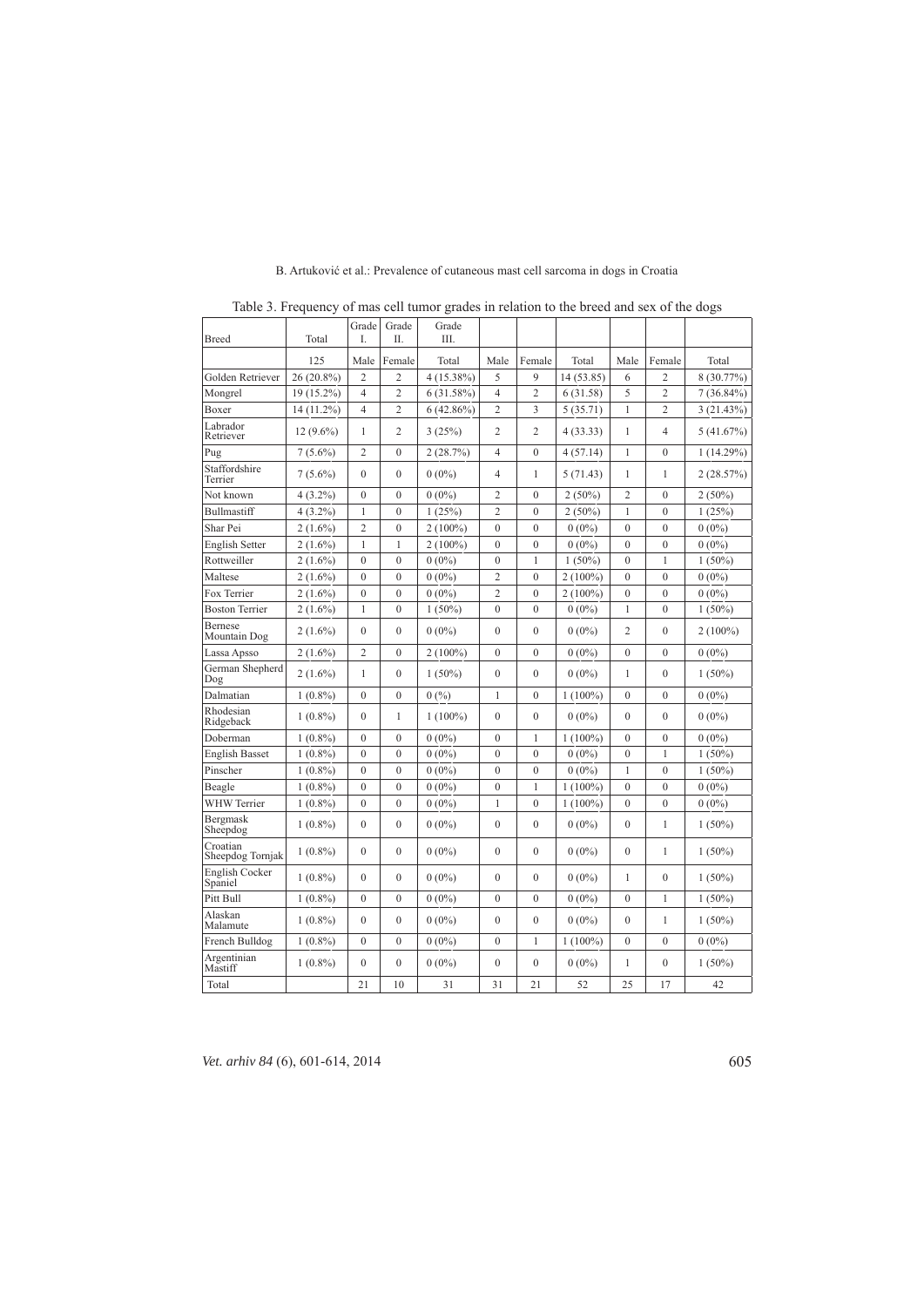| Grade                                 | Grade L       | Grade II.     | Grade III.    | Total        |
|---------------------------------------|---------------|---------------|---------------|--------------|
| Total                                 | $31(24.8\%)$  | 52 $(41.6\%)$ | 42 $(33.6\%)$ | 125          |
| Male                                  | 21(67.74%)    | 31 (59.62%)   | 25 (59.53%)   | $77(61.6\%)$ |
| Female                                | $10(32.26\%)$ | 21 (40.38%)   | 17(40.47%)    | 48 (38.4%)   |
| % Male in total<br>number of male     | 27.27         | 40.26         | 32.47         | 100          |
| % Female in total<br>number of female | 20.83         | 43.75         | 35.42         | 100          |
| Age                                   | 7.82          | 7.69          | 7.99          | 7.83         |

B. Artuković et al.: Prevalence of cutaneous mast cell sarcoma in dogs in Croatia

Table 4. Frequency of tumor grades in relation to the sex and age (number and  $\%$ ) dogs

|           | Table 5. Frequency of tumor grades in relation to the location of the tumor on the dogs |               |              |              |
|-----------|-----------------------------------------------------------------------------------------|---------------|--------------|--------------|
| Location  | Grade I.                                                                                | Grade II.     | Gradus III.  | Total        |
| Head      | 5(41.67%)                                                                               | $6(50\%)$     | $1(8.33\%)$  | $12(9.6\%)$  |
| Neck      | 3(37.5%)                                                                                | 2(25%)        | 3(37.5%)     | $8(6.4\%)$   |
| Forelimb  | 2(22.22%)                                                                               | $4(44.44\%)$  | $3(33.33\%)$ | $9(7.20\%)$  |
| Hind limb | 5(31.25%)                                                                               | $8(50\%)$     | 3(18.75%)    | $16(12.8\%)$ |
| Thorax    | $5(23.80\%)$                                                                            | $8(38.10\%)$  | 8 (38.10%)   | $21(16.8\%)$ |
| Back      |                                                                                         | $2(100\%)$    |              | $2(1.6\%)$   |
| Abdomen   | $3(20\%)$                                                                               | 7(46.67%)     | $5(33.33\%)$ | 15(12%)      |
| Perineum  |                                                                                         |               | $4(100\%)$   | $4(3.2\%)$   |
| Tail      | -                                                                                       | $1(100\%)$    |              | $1(0.8\%)$   |
| Scrotum   | $1(20\%)$                                                                               | $1(20\%)$     | $3(60\%)$    | $5(4.0\%)$   |
| Preputium |                                                                                         | $1(100\%)$    |              | $1(0.8\%)$   |
| Multiple  |                                                                                         | 2(28%)        | 5(71.43%)    | $7(5.60\%)$  |
| Not known | 7(29.17%)                                                                               | $10(41.66\%)$ | 7(29.17%)    | 24 (19.2%)   |
| Total     | 31                                                                                      | 52            | 42           | 125 (100%)   |

The dogs with MCSs included 32 breeds, and the most frequently affected breeds were Golden Retrievers ( $n = 26$  or 20.8%), mongrels ( $n = 19$  or 15.2%), and Boxers ( $n =$ 14 or 11.2%) (Table 3). 4

Based on the Patnaik grading system, there were 31 ( $n = 21$  or 67.74% in male dogs;  $n = 10$  or 32.26% in female dogs) diagnosis of grade I MCSs, 52 grade II (n = 31 or 59.61% in male; n = 21 or 40.38% in female) and 42 grade III (n = 25 or 59.53% in male;  $n = 17$  or 40.47% in female). Grade I tumors were found in 24.8%, grade II in 41.6 and grade III in 33.6%. The males were more frequently affected than females. In male and female animals the most frequent grade of MCSs was grade II. The mean ages of the affected animals with grade I, II and III were 7.82, 7.69 and 7.99 respectively (Table 4).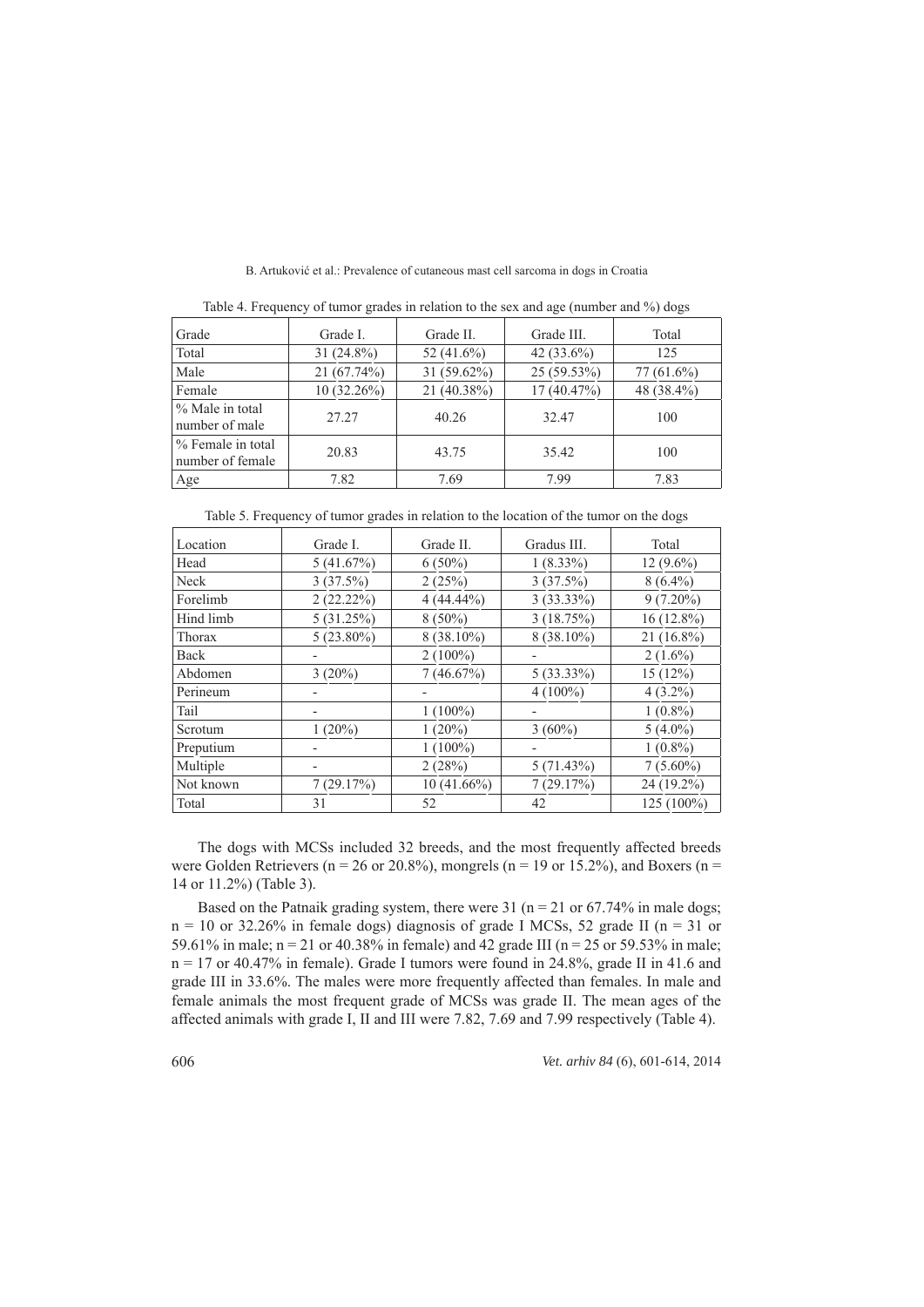|                                                                                                          |                          | 1(50%)<br>(E)          |                              |                      |                              |                               |    | 1(50%)<br>(1M)      | ï                                                                                                                                                                                                                                                              |                     |                                 |                     |                      |                                | $\mathcal{L}$   |
|----------------------------------------------------------------------------------------------------------|--------------------------|------------------------|------------------------------|----------------------|------------------------------|-------------------------------|----|---------------------|----------------------------------------------------------------------------------------------------------------------------------------------------------------------------------------------------------------------------------------------------------------|---------------------|---------------------------------|---------------------|----------------------|--------------------------------|-----------------|
|                                                                                                          | English<br>Setter        | ï                      | $(50\%)$<br>(1M)             | ï                    | $(50\%)$<br>(1M)             | ï                             | í. | í.                  | ï                                                                                                                                                                                                                                                              | ï                   | ï                               | ï                   | ï                    |                                | $\mathcal{L}$   |
|                                                                                                          | Shar Pei                 | 1(25%)<br>(1M)         |                              | ï                    | (25%)<br>(1M)                | 2(50%)<br>(2M)                |    | í.                  | ï                                                                                                                                                                                                                                                              | ï                   |                                 | ï                   |                      |                                | 4               |
| Table 6a. Frequency of mast cell sarcoma in relation to the breed, location of tumor and sex of the dogs | Bullmastiff              |                        |                              |                      |                              |                               |    |                     |                                                                                                                                                                                                                                                                |                     |                                 |                     | $(25\%)$ (1M)        | $3(75%)$ $(3M)$                | 4               |
|                                                                                                          | Not known                | 2(28.57%)<br>(1FIM)    |                              | (14.29%)<br>(1M)     | (14.29%)<br>(1M)             | 1(14.29%)<br>$\sum_{i=1}^{n}$ |    |                     |                                                                                                                                                                                                                                                                |                     | 1(14.29%)<br>$\sum_{i=1}^{n}$   |                     |                      | 1(14.29%)<br>$\left(1F\right)$ | $\overline{ }$  |
|                                                                                                          | Staffordshire<br>Terrier | ï                      | (14.29%)<br>$\sum_{i=1}^{n}$ |                      | $2(28.57\%)$<br>(2M)         | 1(14.29%)<br>$\sum_{i=1}^{n}$ |    |                     | 1(14.29%)<br>$\overline{2}$                                                                                                                                                                                                                                    |                     |                                 |                     |                      | 2(28.57%)<br>(1FIM)            | Ļ               |
|                                                                                                          | Pug                      |                        | $1(8.33\%)$<br>(1M)          | $(8.33\%)$<br>(1M)   | 3(25%)<br>(2FIM)             | $1(8.33\%)$<br>(1F)           |    | 3(25%)<br>(3F)      |                                                                                                                                                                                                                                                                |                     | $1(8.33\%)$<br>$\sum_{i=1}^{n}$ |                     | $(8.33\%)$<br>(1M)   | $1(8.33\%)$<br>$\Xi$           | $\overline{2}$  |
|                                                                                                          | Retriever<br>Labrador    | $1(7.14\%)$<br>Ē       |                              | 2 (14.29%)<br>(1M1F) | $1(7.14\%)$<br>(1M)          | 2 (10.53%) 2 (14.29%)<br>(2M) |    | 3(21.43%)<br>(3F)   |                                                                                                                                                                                                                                                                | $1(7.14\%)$<br>(1F) |                                 |                     |                      | 4(28.57%)<br>(3M1F)            | $\overline{4}$  |
|                                                                                                          | Boxer                    | 1 (5.26%)<br>(1M)      | 2 (10.53%)<br>(2M)           |                      | $1(5.26\%)$<br>$\widehat{H}$ | (2F)                          |    | 3(15.79%)<br>(2FIM) | $1(5.26\%)$<br>(1M)                                                                                                                                                                                                                                            |                     | $1(5.26\%)$<br>(1M)             |                     | 3 (15.79%)<br>(2M1F) | 5 (26.32%)<br>(3F2M)           | $\overline{19}$ |
|                                                                                                          | Mongrel                  | $3(11.54\%)$<br>(2M1F) | 3 (11.54%)<br>(2FIM)         | $3(11.54\%)$<br>(3F) | $1(3.84\%)$<br>(1F)          | 8 (30.77%)<br>(SM3F)          |    |                     |                                                                                                                                                                                                                                                                |                     |                                 | $1(3.84\%)$<br>(1M) | 2(7.69%)<br>(2M)     | 5 (19.23%)<br>(3F2M)           | 26              |
|                                                                                                          | Retriever<br>Golden      | Head                   | Neck                         | Forelimb             | Hind limb                    | Thorax                        |    | Abdomen             | sional To coins<br>Single Strategy<br>Single Strategy<br>Single Strategy<br>Perinemant<br>Perinemant<br>Perinemant<br>Perinemant<br>Perinemant<br>Perinemant<br>Perinemant<br>Perinemant<br>Perinemant<br>Perinemant<br>Perinemant<br>Perinemant<br>Perinemant | Tail                | Scrotum                         | Preputium           | Multiple             | Not known                      |                 |
|                                                                                                          | <b>Breed</b>             |                        |                              |                      |                              |                               |    |                     |                                                                                                                                                                                                                                                                |                     |                                 |                     |                      |                                | Total           |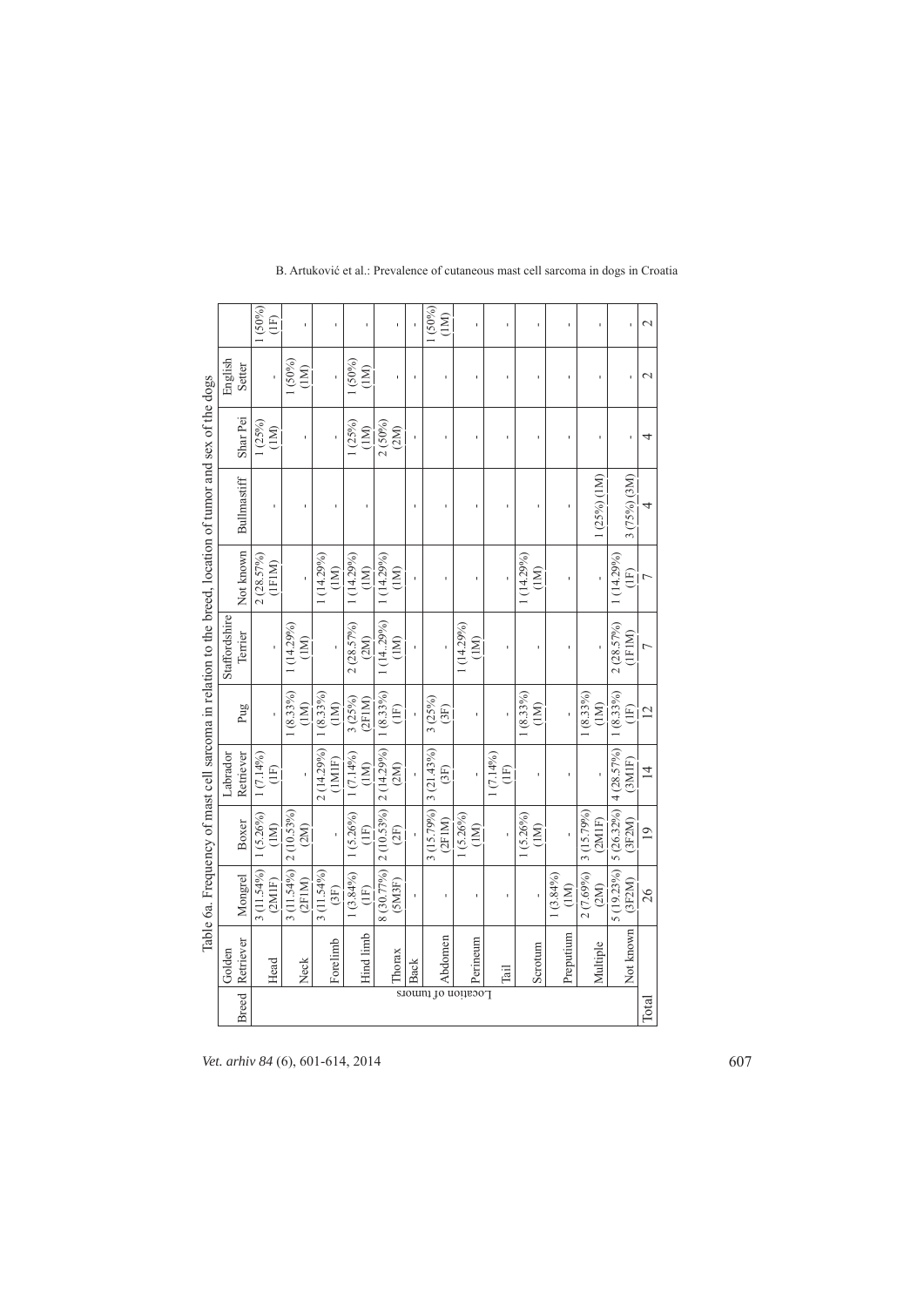|                                                                                                 |                     |                              |                  | ı    | ï        | 1(50%)<br>(E)    | ï              |                          | ı                                                                                                                                                                    | 1(50%)<br>(E)   | $\mathbf{I}$ | ı               | f,        | ï        | f,        |                          |
|-------------------------------------------------------------------------------------------------|---------------------|------------------------------|------------------|------|----------|------------------|----------------|--------------------------|----------------------------------------------------------------------------------------------------------------------------------------------------------------------|-----------------|--------------|-----------------|-----------|----------|-----------|--------------------------|
|                                                                                                 |                     |                              |                  | ı    |          | (100%)<br>(1F)   |                | ï                        | ï                                                                                                                                                                    |                 | $\mathbf{I}$ | ı               | ×         | ï        | ï         |                          |
| Table 6b. Frequency of mast cell sarcoma in relation to the breed, location and sex of the dogs | Rhodesian           | Dalmatian Ridgeback Doberman | 1 (100%)<br>(1M) | Ĭ.   | ï        |                  | ï              | ï                        | ı                                                                                                                                                                    | ı               | Ï            | ï               | ×         | ï        | ï         |                          |
|                                                                                                 |                     |                              |                  | f,   | ï        |                  | 1(50%)<br>(1M) | ï                        |                                                                                                                                                                      | 1 (50%)<br>(1M) | ï            | ı               | ×         |          |           | $\mathbf 2$              |
|                                                                                                 | Gernan              | Shepherd                     | 2(100%)<br>(2M)  | ı    | ı        |                  | ı              |                          |                                                                                                                                                                      |                 | $\mathbf{I}$ |                 | ı         | ï        | ï         | $\mathbf{\sim}$          |
|                                                                                                 | Lassa               | Apsso                        |                  | ı    | ı        |                  | 1(1M)          | ï                        |                                                                                                                                                                      |                 | ï            |                 | ï         |          | 1(1M)     | $\overline{\mathcal{C}}$ |
|                                                                                                 | Mountain<br>Bernese | Dog                          |                  | ï    | ï        | $(50\%)$<br>(1M) | ï              | ï                        |                                                                                                                                                                      | Ï               |              | 1 (50%)<br>(1M) |           | ï        | ı         | $\mathrel{\sim}$         |
|                                                                                                 | Boston              | Terrier                      |                  | ı    | ı        |                  | ï              | 2 (100%)<br>(2M)         | ï                                                                                                                                                                    | ï               | $\mathbf{I}$ |                 | ı         |          | ï         | $\mathbf 2$              |
|                                                                                                 |                     | Fox Terrier                  |                  | ï    | ï        | 1(50%)<br>(1M)   |                |                          | 1 (50%)<br>(1M)                                                                                                                                                      |                 | ï            |                 |           |          | ï         | $\mathbf 2$              |
|                                                                                                 |                     | Maltese                      |                  | ï    | ï        | $(50\%)$<br>(1F) |                |                          |                                                                                                                                                                      | 1(50%)<br>(1F)  | ï            |                 |           |          | ï         | $\mathcal{L}$            |
|                                                                                                 |                     | Rottweiller                  | Head             | Neck | Forelimb | Hind limb        | Thorax         | $\frac{1}{\sinh \theta}$ | $\begin{tabular}{c} \hline \text{unim}{\bf 2D} \\ \hline \text{nonim}{\bf 3D} \\ \hline \text{nonim}{\bf 4D} \\ \hline \text{nonim}{\bf 4D} \\ \hline \end{tabular}$ |                 | Tail         | Scrotum         | Preputium | Multiple | Not known |                          |
|                                                                                                 |                     |                              |                  |      |          |                  |                |                          |                                                                                                                                                                      |                 |              |                 |           |          |           |                          |
|                                                                                                 |                     | Breed                        |                  |      |          |                  |                |                          |                                                                                                                                                                      |                 |              |                 |           |          |           | Total                    |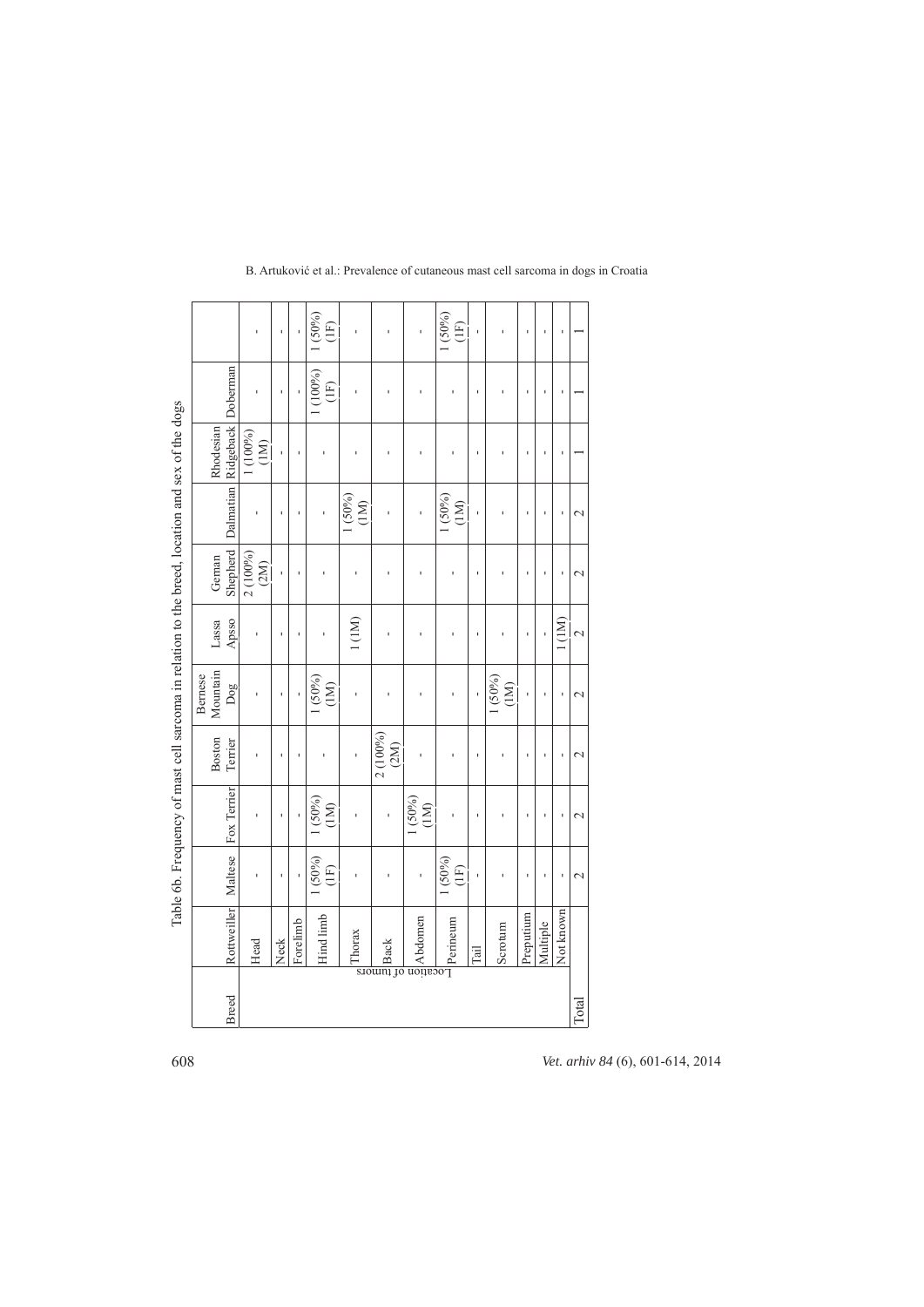|                                                                                                 |                                            | ı    |      |                | ï         |                              | $\mathbf{I}$ | ï                                    |          | ï    | (100%<br>(1M) |           | ï        |                                |       |
|-------------------------------------------------------------------------------------------------|--------------------------------------------|------|------|----------------|-----------|------------------------------|--------------|--------------------------------------|----------|------|---------------|-----------|----------|--------------------------------|-------|
|                                                                                                 | French   Argentinian<br>$\mathbf{Mastiff}$ | ı    |      |                | ï         |                              | ï            |                                      | ï        | ï    |               |           |          | $(100\%)$<br>(E)               |       |
|                                                                                                 | Bulldog                                    |      |      |                | ï         |                              |              | (100%)<br>(1F)                       |          | ï    |               | ï         | ï        |                                |       |
| Table 6c. Frequency of mast cell sarcoma in relation to the breed, location and sex of the dogs | Pitt Bull  Malamute <br>Alaskan            | ı    |      | (100%)<br>(1F) |           |                              | ı            |                                      | ï        | ı    |               | Ĭ.        | ï        |                                |       |
|                                                                                                 |                                            | ï    | ï    |                | ı         |                              |              | $1(100\%)$ 1 (100%)<br>$\widehat{H}$ | ı        | ï    |               | ı         | ï        |                                |       |
|                                                                                                 | Spaniel<br>English<br>Cocker               |      |      |                | ı         |                              |              | (1F)                                 |          | ı    |               |           |          |                                |       |
|                                                                                                 | Croatian<br>Tornjak                        |      |      | (100%)<br>(1F) | ï         |                              | $\mathbf{I}$ |                                      | ï        | ï    |               | ï         | ï        |                                |       |
|                                                                                                 | Bergamask Sheepdog<br>Sheepdog             |      |      |                | ı         |                              |              | $(100\%)$<br>(1M)                    |          | ı    |               |           |          |                                |       |
|                                                                                                 | Terrier<br>WHW                             | ï    | ı    |                | ı         |                              |              |                                      | ï        | ï    |               | ï         |          | (100%)<br>(1F)                 |       |
|                                                                                                 | Beagle                                     | ï    |      |                | ï         | 1(100%)<br>(1M)              |              |                                      | ï        | ı    |               | ï         | ï        |                                |       |
|                                                                                                 | Pinscher                                   | ı    |      |                | ï         | 1(100%)<br>$\left(1E\right)$ |              |                                      | ï        | ï    |               |           |          |                                |       |
|                                                                                                 | English                                    | Head | Neck | Forelimb       | Hind limb | Thorax                       | Back         | Abdomen                              | Perineum | Tail | Scrotum       | preputium | Multiple | known<br>$\overline{\text{X}}$ | Total |
|                                                                                                 | <b>Breed</b> Basset                        |      |      |                |           |                              |              | Location of tumors                   |          |      |               |           |          |                                |       |

*Vet. arhiv 84* (6), 601-614, 2014 609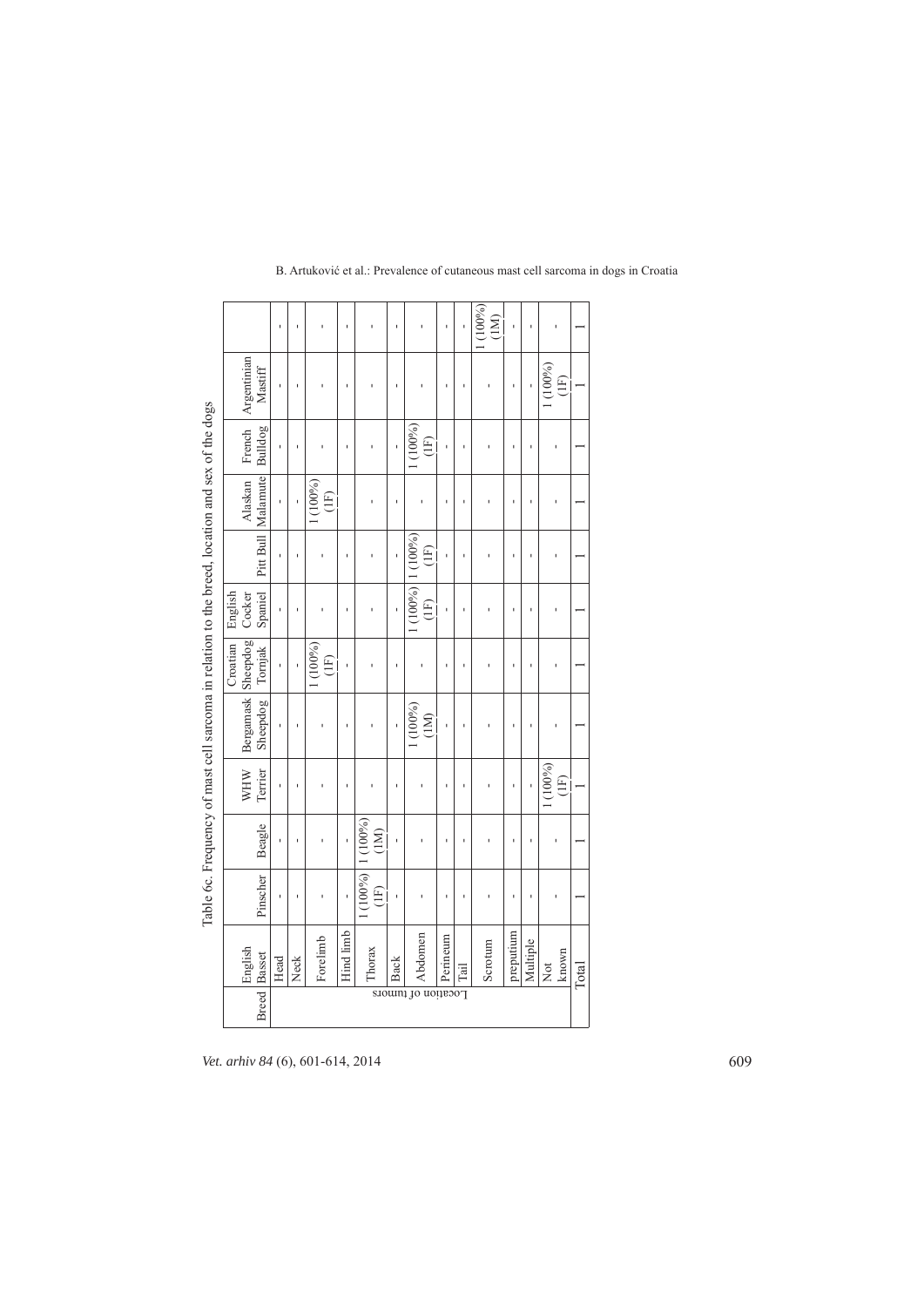Concerning the localization and grade of MCSs, the most frequent localization was the thorax (n = 21), then the hind limbs (n = 16), the abdomen (n = 15), the head (n = 12), the forelimbs (n = 9), the neck (n = 8), multiple locations (n = 7), the scrotum (n = 5), the perineum (n = 4), the back (n = 2), the tail and preputium equally (n = 1), but in the 24 cases of tumors the localization was unknown. On the thorax the most frequent grades were grades II and III equally, and then grade I, and the percentage was  $38.10\%$ ,  $38.10\%$ and 23.80% respectively; on the hind limb grades II, I and III  $(50\%, 31.25\%$  and  $18.75\%$ respectively); on the abdomen grades II, III and I  $(46.67\%), 33.33\%$ ,  $20\%$  respectively), on the head grades II, I and III (50%, 41.67%, 8.33% respectively), on the forelimb grades II, III and I (44.44%, 33.33% and 22.22% respectively), on the neck grades I and III equally then grade II (37.5%, 37.5% and 25% respectively), in multiple locations grade III and then grade II (71.43%, 28% respectively), on the scrotum grade III and then grade II and I equally  $(60\%, 20\%, 20\%$  respectively), and on the perineum only grade III in 4 animals was found (Table 5). The grade differences concerning the various breeds of animals are shown in Tables 6abc.

### **Discussion iscussion**

The results of this study reveal some interesting findings regarding the incidence of MCSs, and their distribution according to sex, breed, age and localization in Croatia. Additionally, data concerning the frequency of tumor grades related to the location, breed and sex are also important findings, which can be used in clinical practice. The majority of canine mast cell tumors occur in the skin and subcutis, and most MCSs originate in the dermis and extend into the subcutis, but there is subset that is confined to the subcutaneous fat (NEWMAN et al., 2007; THOMPSON et al., 2011). No histological grading system has been developed for subcutaneous MCSs. The results of THOMPSON'S study  $(2011)$  indicate that the majority of subcutaneous MCSs have a favorable prognosis. It is interesting that many pathologists describe subcutaneous MCSs as grade II tumors because of their subcutaneous location (PATNAIK et al., 1984), but the majority of dogs with subcutaneous MCSs had prolonged survival times, increased disease-free intervals and lower rates of local reoccurrence and metastasis than with grade II cutaneous MCSs, and they are more effectively controlled by surgery than their cutaneous counterparts (THOMPSON et al., 2011). In our study, we analyzed subcutaneous and cutaneous MCSs using the Patnaik grading scheme.

Concerning the overall prevalence of MCSs, our ratio is in concordance with the literature (BRODEY, 1970; PRIESTER, 1973; FINNIE and BOSTOCK, 1979; ROTHWELL, 1987; MISDORP, 2004; BLACKWOOD et al., 2012). Literature data shows that the percentage of MCS was higher in females (intact and neutered) than in males (intact and neutered) dogs (GOLDSCHMIDT and SHOFER, 1998; GROSS et al., 2010). In our study, sex distribution differed from the literature data, i.e. MCSs were more frequently found in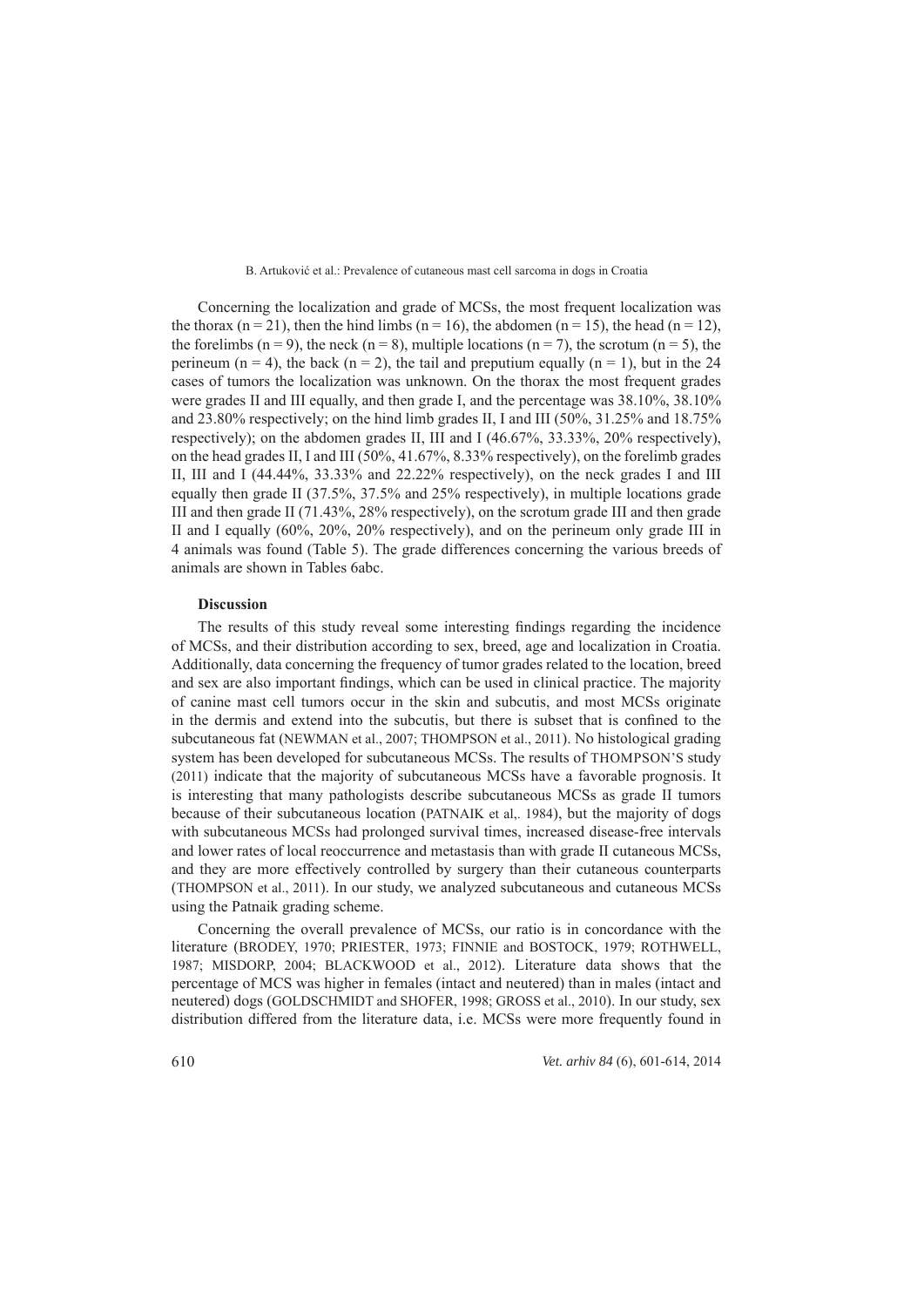males in comparison to females. The mean age of the affected animals with MCSs was 7.83 years. This is generally in accordance with other literature data (GROSS et al., 2010).

In this study, 32 breeds of dog were affected with MCSs. The most frequent were Golden Retrievers, mongrels, Boxers, and Labrador Retrievers. The literature data described breed predilection to MCSs for a certain breed similar to our dana, but their frequency was different. In our case in first place according to frequency were Golden Retrievers (which is in accordance with the results by NEWMAN et al., 2007) then mongrels, Boxers, Labrador Retrievers, Pugs, Staffordshire Terriers, Bullmastiffs etc. Several authors (GOLDSCHMIDT and SHOFER, 1998; SCOTT et al., 2001; RABANAL and FERRER 2002; GROSS et al., 2010) stated breed predilection for Boxers, Boston Terriers, Bull Terriers, English Bulldogs, Dachshunds, Labrador and Golden Retrievers, Beagles, Pugs, Shar Peis, Rhodesian Ridgebacks and Weimaraners. Similar to our findings, THOMPSON (2011) recorded that Labrador Retrievers are the most affected breed. The previous studies of cutaneous MCSs reported that Boxers frequently develop multiple tumors (KIUPEL et al., 2005) but the outcomes are favorable (LONDON and SEGUIN, 2003). Also Pugs have less aggressive tumors (McNEIL, 2006), which suggests that there may be a genetic component to predisposition and tumor behavior.

Concerning the localization and grade of MCSs, our findings are similar to the results of GOVIER (2003) and SIMPSON et al. (2004). Their data showed that the most frequent locations are the trunk, hind limbs, head and neck. In the work of NEWMAN et al.  $(2007)$ , the most common locations for subcutaneous tumors are the hind limbs, forelimbs, abdomen, thorax, head/neck, back and tail.

Considering sex predisposition, in our study all grades of mast cell tumors were more common in male animals. In both sexes the most frequent grade of MCSs was grade II. This is an interesting finding because in literature there are no data which describe sex as a risk factor. GROSS et al. (2010) stated that the majority of canine mast cell tumors are grades I and II, but in our study the most frequent grade in males and females was grade II, which is in accordance with some literature data (BUBIĆ ŠPOLJAR, 2007; GRABAREVIĆ et al., 2009). Although the histopathological grade is considered to be the gold standard for diagnosing MCSs, the high ratio of grade II and interobserver variation indicates the weaknesses of the Patnaik grading system. According to the data presented by KIUPEL et al. (2011) the most significant variation in grading was between grades I and II. A 2-grade system of low-grade and high grade may be more appropriate and of greater clinical use. Tumor grades, in relation to the breed of dogs, are very similar to the previously described results (GRABAREVIĆ et al., 2009).

On the basis of our and previously cited literature dana, it is our opinion that in all histopathological analysis both methods ("Patnaik's" and "Kiupel's") should be used. This finding would be helpful for deciding which method is more applicable for obtaining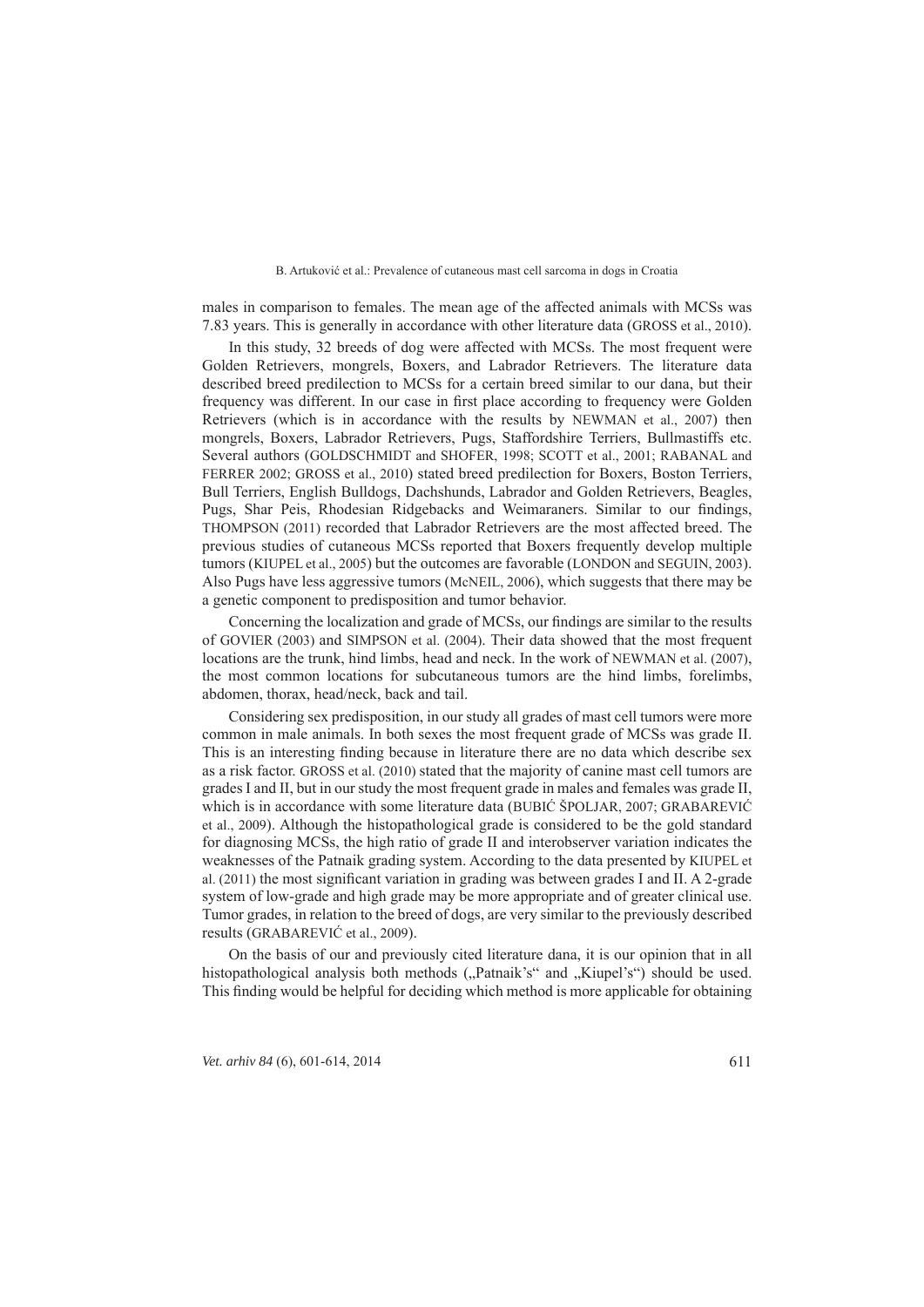a final diagnosis and the grade of the MCTs. Subcutaneous MCTs should be separately analysed because of their different behavior.

### **Acknowledgements**

This study was financed by the Republic of Croatia, the Ministry of Science, Education and Sport, project No. 053-053-2264-2260. 53-053-2264-2260.

### **References eferences**

BLACKWOOD, L., S. MURPHY, P. BURACCO, J. P. De VOSS, P. DeFORNEL-THIBAUD, J. HIRSCHBERGER, M. KESSLER, J. PASTOR, F. PONCE, K. SAVARY-BATAILLE, D. J. ARGYLE (2012): European consensus document on mast cell tumours in dogs and cats. Vet. Comp. Oncol. 10, 1-29.

BRODEY, R. S. (1970): Canine et feline neoplasia. Adv. Vet. Sci. Comp. Med. 14, 309-354.

- BUBIĆ ŠPOLJAR, J. (2007): Histopathological distribution and staging of the dog mast cell tumors depending of the expression of the specific tumor markers. PhD Thesis, Univerity of Zagreb, Zagreb, Croatia.
- FINNIE, J. W., D. E. BOSTOK (1979): Skin neoplasia in dogs. Aust. Vet. J. 55, 602-604.
- FOX, L. E. (1998): Mast cell tumors. In: Cancer in Dogs and Cats (Morrison, W. B., Ed.) Williams and Wilkins, Baltimore, Philadelphia, London, Paris, Bangkok, Buonos Aires, Hong Kong, Munich, Sydney, Tokyo, Wroclaw.
- GIEGER, T., A. P. THÉON, J. A. WERNER, M. C. MCENTEE, K. M. RASSNICK, H. E. V. DeCOCK (2003): Muzzle mast cell tumors in dogs: 24 cases (1990.-2001.). J. Vet. Intern. Med. 17, 687-692.
- GOLDSCHMIDT, M. H., F. S. SHOFER (1998): Skin Tumors of the Dog and Cat. Butterworth Heinemann, Oxford, Boston, Johannesburg, Melbourne, New Delhi, Singapore. pp.231-251.
- GOVIER, S. M. (2003): Principles of treatment for mast cell tumors. Clin. Tech. Small. Anim. Pract. 18, 103-106.
- GRABAREVIĆ, Ž., J. BUBIĆ ŠPOLJAR, A. GUDAN KURILJ, I. C. ŠOŠTARIĆ ZUCKERMANN, B. ARTUKOVIĆ, M. HOHŠTETER, A. BECK, P. DŽAJA, N. MALTAR STRMEČKI (2009): Mast cell tumor in dogs-incidence and histopathological characterization. Coll. Antropol. 33, 253-258
- GROSS, T. L., P. J. IHRKE, E. J. WALDER, V. K. AFFOLTER (2010): Mast cell tumors. In: Skin Diseases of the Dog and Cat-Clinical and Histopathologic Diagnosis.  $2<sup>nd</sup>$  ed.) Blackwell Publishing, pp 853-861.
- KIUPEL, M., J. D. WEBSTER, K. L. BAILEY, S. BEST, J. DeLEY, C. J. DETRISAC, S. D. FITZGERALD, D. GAMBLE, P. E. GINN, M. H. GOLDSCHMIDT, M. J. HENDRICK, E. W. HOWERTH, E. B. JANOVITZ, I. LANGOHR, S. D. LENZ, T. P. LIPSCOMB, M. A. MILLER, W. MISDORP, S. MOROFF, T. P. MULLANEY, I NEYENS, D. O'TOOLE, J. RAMOS-VARA, T. J. SCASE, F. Y. SCHULMAN, D. SIEDGE, R. C. SMEDLEY, K. SMITH,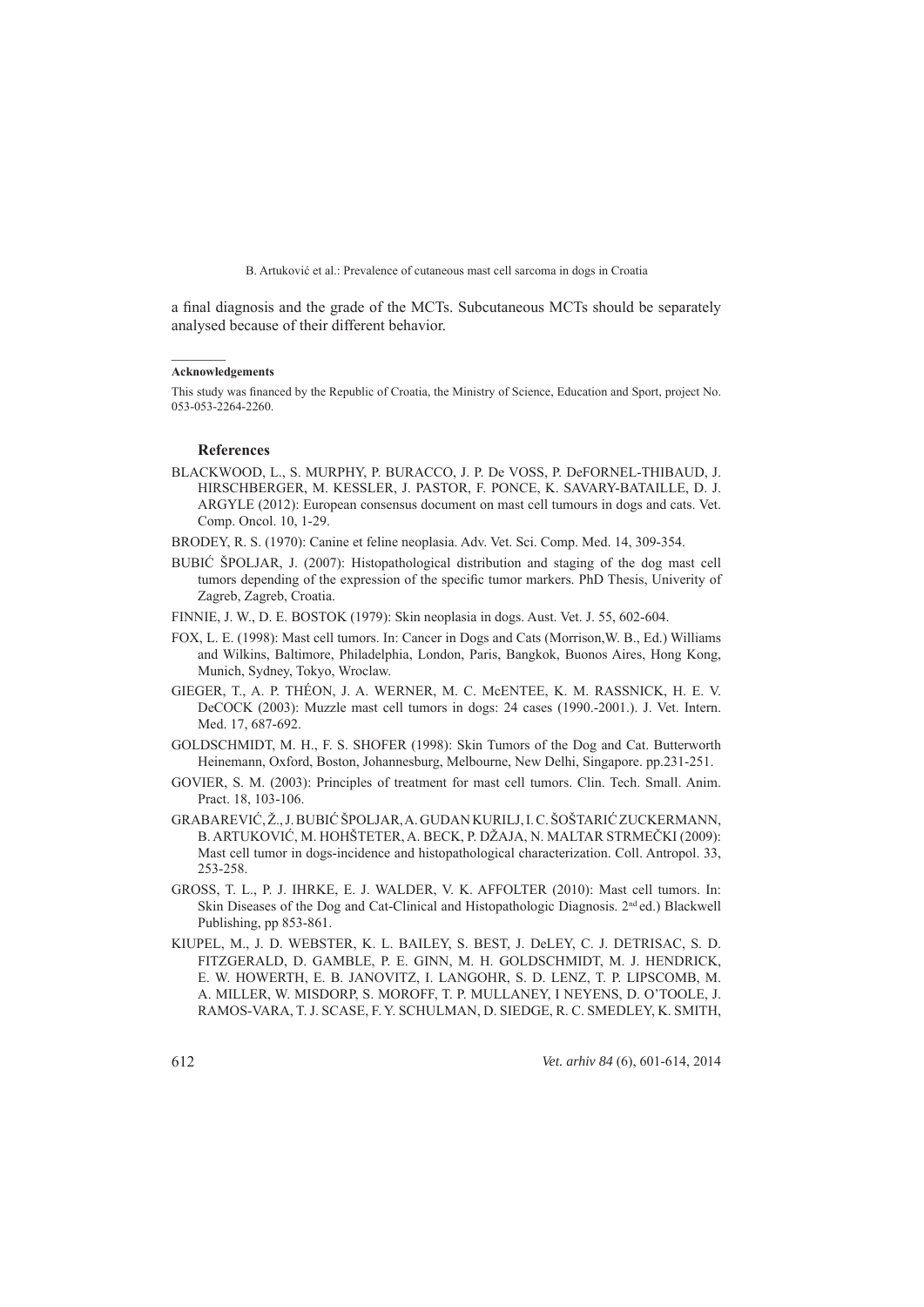P. W. SNYDER, E. SOUTHORN, N. L. STEDMAN, B. A. STEFICEK, P. C. STROMBERG, V. E. VALLI, S. E. WEISBRODE, J. HELLER, R. MILLER (2011): Proposal of a 2-tier histologic grading sistem for canine cutaneous mast cell tumors to more accurately predict biological behavior. Vet. Pathol. 48, 147-155.

- LONDON, C. A., B. SEGUIN (2003): Mast cell tumors in the dog. Vet. Clin. N. Am. Small. Anim. Pract. 33, 473-489.
- McNEIL, E. A., A. L. PRINK, T. D. O'BRIEN (2006): Evaluation of risk and clinical outcome of mast cell tumors in pug dogs. J. Vet. Comp. Onc. 4, 2-8.
- MILLER, D. M. (1995): The occurrence of mast cell tumors in young Shar-Peis. J. Vet. Diagn. Invest. 7, 360-363.
- MISDORP, W. (2004): Mast cells and canine mast cell tumours: a review. Vet. Q. 26, 156-169.
- MULLINS, M. N., W. S. DERNELL, S. J. WITHROW, E. J. EHRHART, D. H. THAMM, S. E. LANA (2006): Evaluation of prognostic factors associated with outcome of mast cell tumors treated with surgery with and without adjuvant treatment: 54 cases (1998-2004). J. Am. Vet. Med. Assoc. 228, 91-95.
- NEWMAN, S. J., L. MRKONJICH, K. K. WALKER, B. W. ROHRBACH (2007): Canine subcutaneous mast cell tumour: diagnosis et prognosis. J. Comp. Pathol. 136, 231-239.
- NORTHRUP, N. C., B. G. HARMON, T. L. GIEGER, C. A. BROWN, K. P. ORTHRUP, P. CARMICHAEL, A. GARCIA, K. S. LATIMER, J. S. MUNDAY, P. M. RAKIC, L. J. RICHEY, N. L. STEDMAN, A. L. CHENG, E. W. HOWERTH (2005a): Variation among pathologists in the histologic grading of canine cutaneous mast cell tumors. J. Vet. Diagn. Invest. 17, 245-248.
- NORTHRUP, N. C., E. W. HOWERTH B. G. HARMON, C. A. BROWN, K. P. ORTHRUP, P. CARMICHAEL, A. GARCIA, K. S. LATIMER, J. S. MUNDAY, P. M. RAKIC, L. J. RICHEY, N. L. STEDMAN, T. L. GIEGER (2005b): Variation among pathologists in the histologic grading of canine cutaneous mast cell tumors with uniform use of single grading reference. J. Vet. Diagn. Invest. 17, 561-564.
- O'KEEFE, D. A. (1990): Canine mast cell tumours. Vet. Clin. N. Am. Small. Anim. Pract. 20, 1105-1115
- PATNAIK, A. K., W. J. EHLER, E. G. MacEWEN (1984): Canine cutaneous mast cell tumour: morphologic grading and survival time in 83 dogs. Vet. Pathol. 21, 469-474.
- PRIESTER, W. A. (1973): Skin tumors in domestic animals: data from 12 United States and Canadian colleges of veterinary medicine. J. Natl. Cancer Inst. 50, 457-466.
- RABANALL, R., L. FERRER (2002): Mast cell tumors: from the molecular biology to the clinic. In: Proceedings of the ISVD Meeting, Nice, pp. 11-26.
- ROTHWELL, T. L., C. R. HOWLETT, D. J. MIDDLETON, D. A. GRIFFITHS, B. C. DUFF (1987): Skin neoplasms of dogs in Sydney. Aust. Vet. J. 64, 161-164.
- SCOTT, D. W., W. H. MILLER, C. E. GRIFFIN (2001): Muller & Kirks Small Animal Dermatology.  $6<sup>th</sup>$  ed. W. B. Saunders, Philadelphia. pp. 1320-1330.